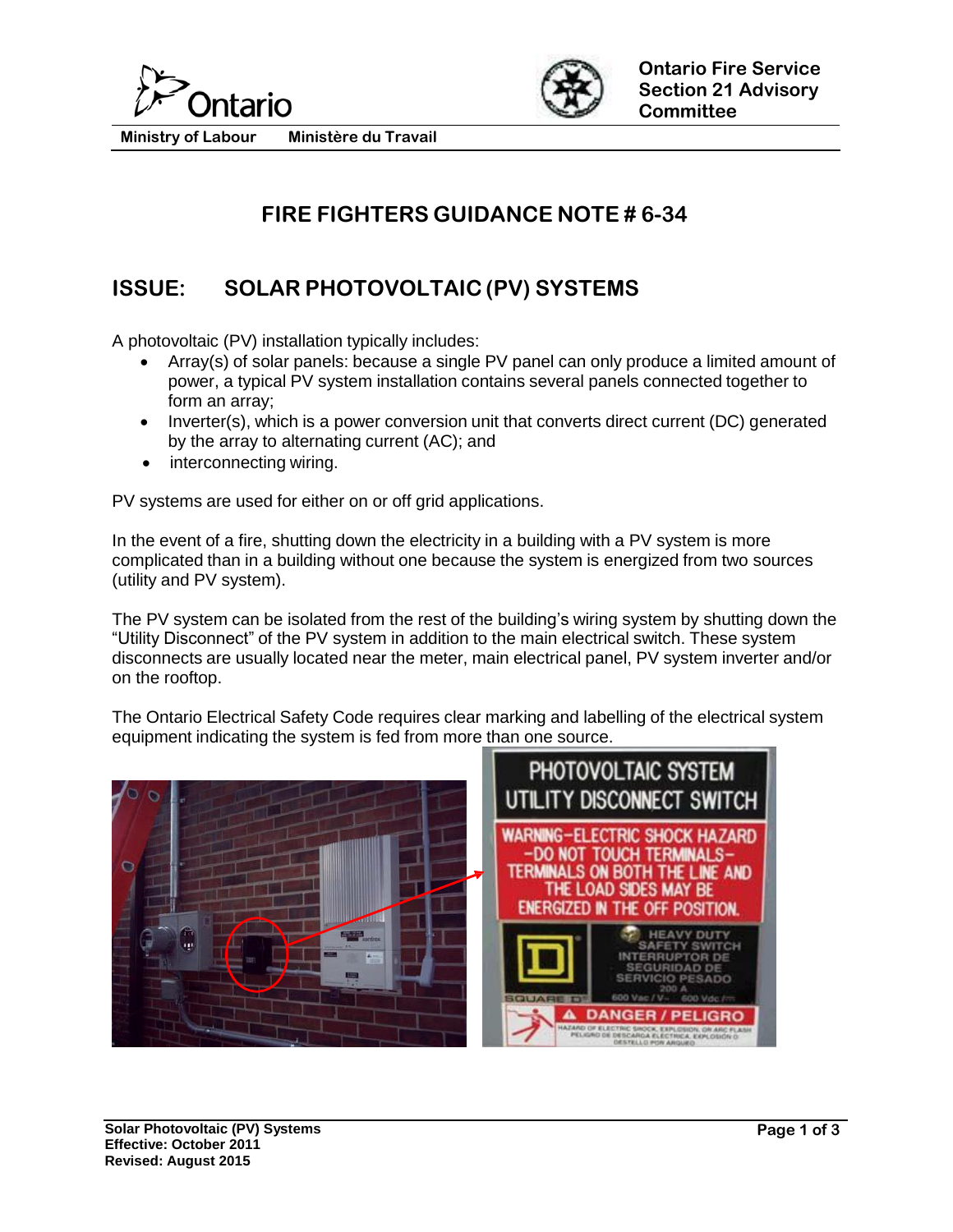



**Ministry of Labour Ministère du Travail**

### **EXAMPLE PICTURES PROVIDED BY THE ELECTRICAL SAFETY AUTHORITY**

### SAFETY CONCERNS:

- The primary hazard for firefighters dealing with PV installations is electric shock. An array of multiple panels can produce DC current and voltages above 600 volts. This represents a hazard for firefighters if they come in contact with damaged panels or energized exposed wiring during firefighting or ventilation operations.
- The unique characteristics of the DC current generated by a PV system mean that an arcing fault is more intense and sustained than that from AC. In addition, the value of arcing fault current may be too low for the required circuit protective devices to operate. This creates additional fire hazards unique to these systems.
- The solar PV system cannot simply be "switched off". Shutting down the PV's "Utility Disconnect" switch, inverter and the main electrical switch will disconnect the array from the building and/or the grid. However, the PV panels and other apparatus connected from the solar panels to the inverter will always remain energized as long as they are exposed to a source of light. **They should be treated as live electrical equipment.**
- Solar PV systems add additional weight to the roof of a building, which may pose a structural concern. This may require alternative ventilation tactics, particularly where roof joists have been compromised by fire.
- Power cables and PV panels pose trip and slip hazards for roof operations.
- PV panels exposed to fire can produce toxic and carcinogenic combustion products.
- Battery storage areas can generate corrosive/explosive gases when exposed to fire and are another potential source of electric shock.

#### FIREFIGHTING SAFETY PRECAUTIONS:

When dealing with fires in buildings with solar PV systems, the following should be considered:

- Assume the solar PV array is energized at all times.
- Inform the Incident Commander immediately upon identifying the presence of a solar PV system.
- Remember that securing the main electrical panel, inverter and PV's "Utility Disconnect" switch will not shut down the solar PV system. When exposed to sufficient light, electricity will continue to be generated by the PV system.
- Stay away from the panels and conduit. Do not cut into, remove, or walk on the solar PV system.
- Wear proper PPE including SCBA.
- Contact the local utility provider.
- Fight the fire based on flow, pattern and distances as recommended in the "Electrical Safety Handbook for Emergency Responders – Best Practices for Coping With Electrical Hazards in Rescue and Fire Situations", revised 5th Edition, 2013.

Note: At night, moonlight or apparatus-mounted scene lighting may still produce enough light to generate electricity from the arrays. Lightning strikes can also be bright enough to create an electrical surge in the system.